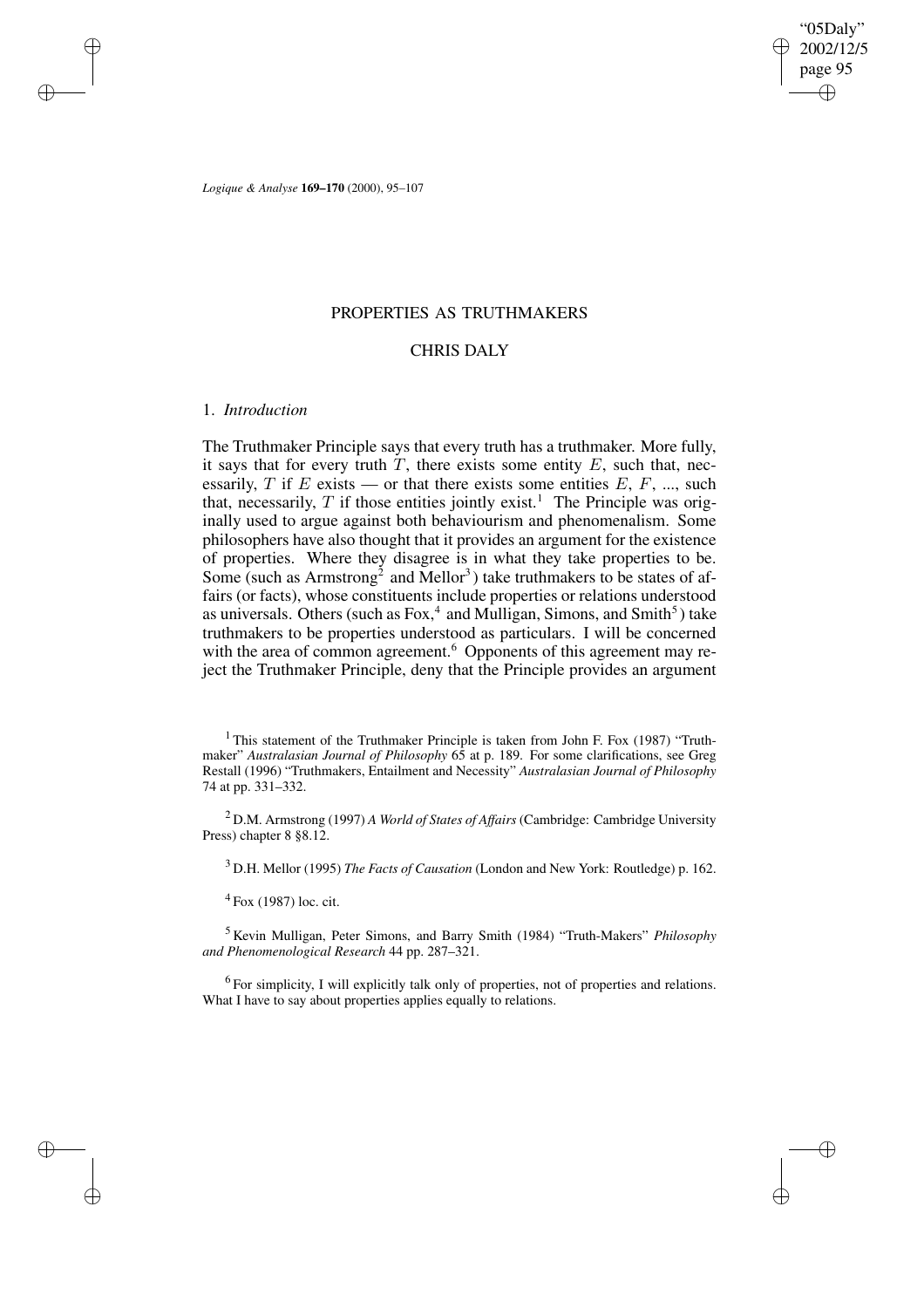✐

✐

#### 96 CHRIS DALY

for properties, or both. David Lewis takes the first option.<sup>7</sup> Josh Parsons takes the second.<sup>8</sup>

The structure of this paper is as follows. §2 assesses Lewis scepticism. §3 assesses Parson's scepticism. §§4 and 5 re-assess the arguments from the Truthmaker Principle against, respectively, phenomenalism and behaviourism.

# 2. *David Lewis scepticism*

Lewis discusses the Truthmaker Principle in the context of considering Armstrong's argument from the Truthmaker Principle for the existence of states of affairs, and *a fortiori*, for the existence of properties. Now there may be good reasons for positing properties, but, if Lewis is right, we won't find them in Armstrong's argument.

Lewis presents two difficulties for the Principle. He thinks that both difficulties are instances of the conflict between combinatorialism and the demand for truthmakers.<sup>9</sup> Combinatorialism is a thesis about modality. It says that any number of entities can exist together, and that alone or together they can have any intrinsic natures.

The first difficulty Lewis poses is that the Truthmaker Principle posits necessary connections between distinct things.<sup>10</sup> I take Lewis to understand x and y to be distinct things if and only if x and y are non-identical and share no mereological parts. Suppose that the state of affairs of  $a$ 's having  $F$  is such that, necessarily, the statement that  $\alpha$  is  $F$  is true if the state of affairs of  $a$ 's having F exists. Then that state of affairs is such that, necessarily,  $a$ is  $F$  if that state of affairs exists. Whatever relation  $a$  and  $F$  stand in to that state of affairs, they are not mereological parts of it, nor it of they. So that state of affairs is distinct from  $a$ , is distinct from  $F$ , and distinct from both together. (Remember:  $a$  and  $F$  might both exist, and yet  $a$  not have  $F$ ). So, Lewis concludes, the Truthmaker Principle requires necessary connections between distinct things.

<sup>7</sup> David Lewis (1999a) "Armstrong on Combinatorial Possibility" and (1999b) "A World of Truthmakers?" in his *Papers in Metaphysics and Epistemology* (Cambridge: Cambridge University Press) pp. 196–214 and 215–220 respectively.

8 Josh Parsons (1999) "There is no Truthmaker Argument against Nominalism" *Australasian Journal of Philosophy* 77 pp. 325–334.

<sup>9</sup> Lewis (1999b) p. 219.

<sup>10</sup> Lewis (1999b) p. 219.

✐

✐

✐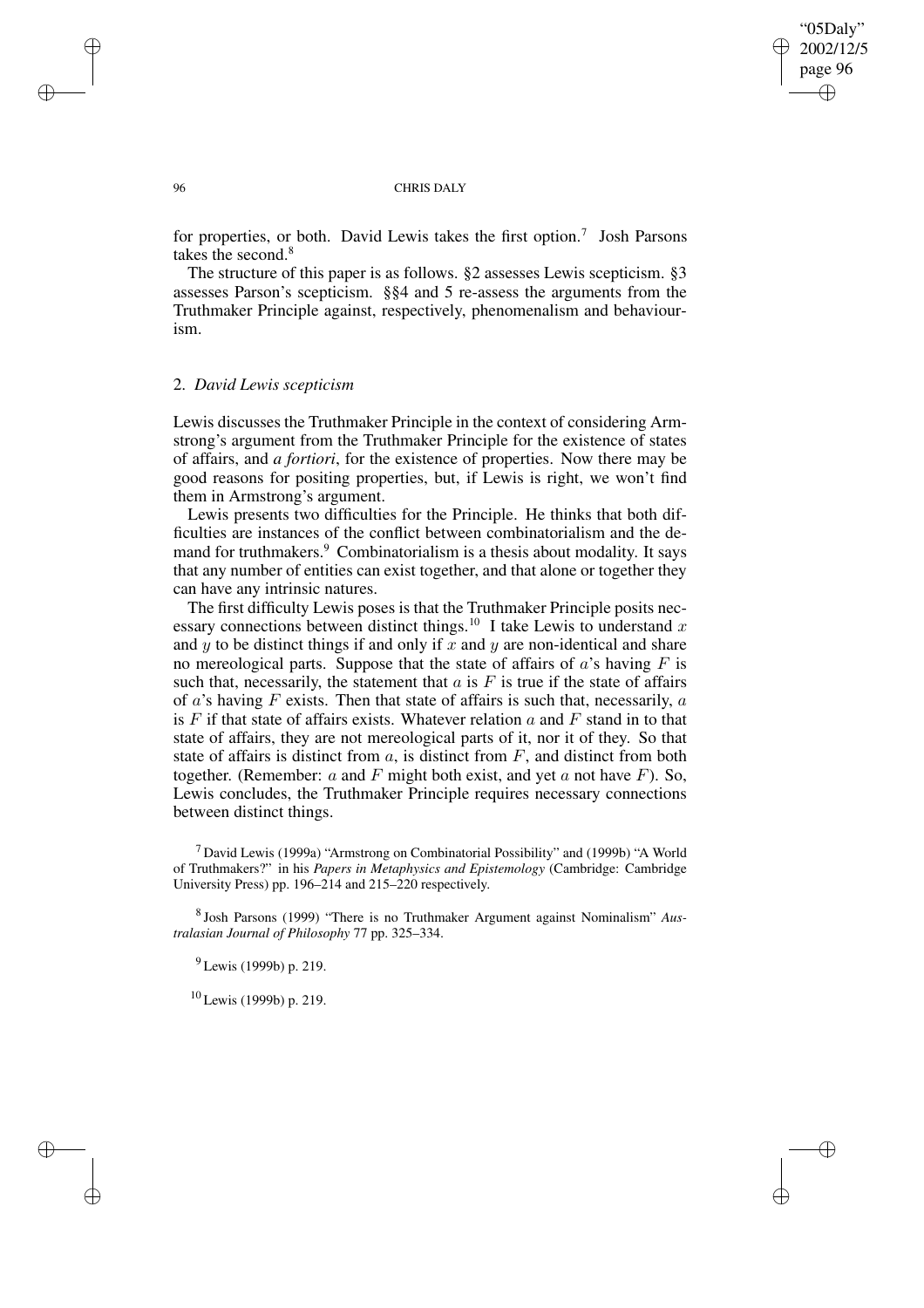Two comments. First, this conclusion does not follow from the Truthmaker Principle alone, but from the Principle in conjunction with a certain account of what truthmakers are, namely states of affairs. The conclusion does not follow if the Principle is combined with certain other accounts of what truthmakers are. For instance, suppose that the truthmaker for the statement that  $a$  is  $F$  is taken to be the trope of  $a$ 's being  $F$ . That trope is such that, necessarily,  $\alpha$  is  $F$  if that trope exists. Suppose also that the trope theorist is a bundle theorist; that he takes particulars like  $a$  to be bundles of tropes, where tropes are bundled together if and only if they are spatio-temporally compresent.<sup>11</sup> Then there is no question of the trope of  $a$ 's being  $\overline{F}$  being distinct from  $a$ , from  $F$ , or from both together. The trope theorist needs only the trope which is a's being  $F$ . Another account takes truthmakers to be instantiations of *n*-adic properties by *n* particulars, and does not posit states of affairs, a further category of distinct things. On this account, the truthmaker of the statement that a is F is the particular a having the property F. But the latter is not distinct from  $a$ 's having  $F$ .

Lewis anticipates the latter account. He writes: $12$ 

If I were committed to universals myself, I would be an *Ostrich Realist*: I would think it was just true, without benefit of truth-makers, that a particular instantiates a universal.

Here Lewis rejects not only states of affairs — one candidate kind of truthmaker — but truthmakers of any kind. Yet he does not show why this further step should be taken. The Ostrich Realist has his candidates for truthmakers — namely, particulars instantiating universals — but for some unstated reason eschews granting them that status.

To sum up, the conflict between the Truthmaker Principle and combinatorialism arises only if states of affairs are taken to be truthmakers, and a property theorist need not assume that any truthmakers are states of affairs.

My second comment concerns the conflict between the principle of combinatorialism and Armstrong's states-of-affairs reading of the Truthmaker Principle. Lewis thinks that one principle or the other must be compromised.<sup>13</sup> I think there is independent reason to compromise combinatorialism. Take the claim that there are no necessary connections between distinct

<sup>11</sup> For example, Keith Campbell (1990) *Abstract Particulars* (Oxford: Blackwell) chapter 1 §1.6.

 $12$  Lewis (1999a) p. 203 (his italics).

<sup>13</sup> Lewis (1999b) p. 220.

✐

✐

✐

✐

"05Daly" 2002/12/5 page 97

✐

✐

✐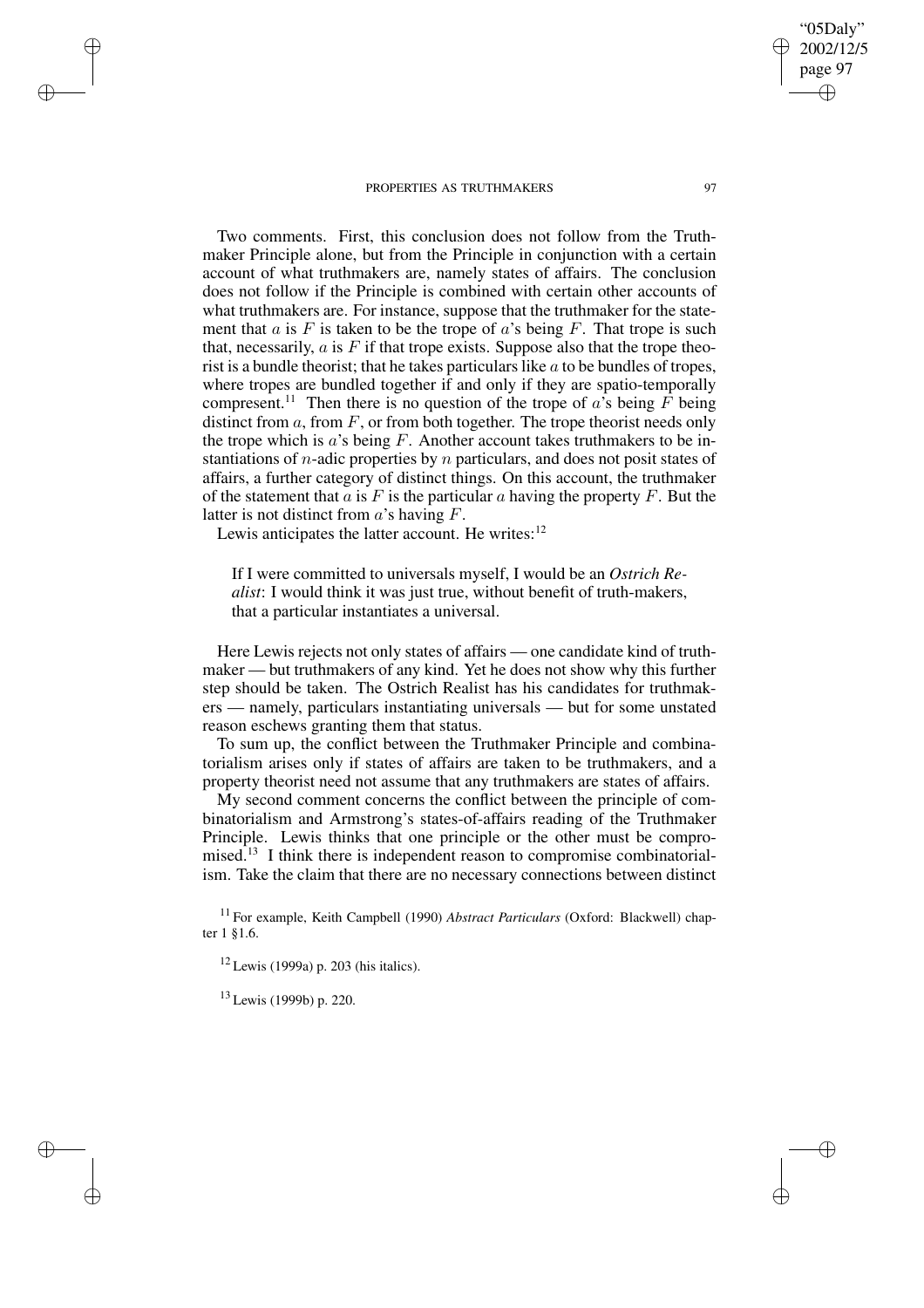"05Daly" 2002/12/5 page 98 ✐ ✐

✐

✐

#### 98 CHRIS DALY

things. Here are counter-examples: distinct determinates of the same determinable necessarily stand in similarity relations, and certain numbers necessarily stand in ratios to each other.<sup>14</sup> If these counter-examples provide independent reason to compromise combinatorialism, they diminish the force of the criticism that Armstrong's states-of-affairs reading of the Truthmaker Principle also compromises it.

The second difficulty Lewis poses is the case of negative existential truths (and predications equivalent to negative existentials).<sup>15</sup> To take Lewis's example, there are no arctic penguins. What is the truthmaker of that truth? To meet this, and like difficulties, Armstrong posits totality states of affairs,<sup>16</sup> and C.B. Martin posits absences.<sup>17</sup> Take all the wildlife at the arctic. The resulting aggregate (or set) bears a relation of totality to the property of *being an arctic creature*. Consequently, nothing else is an arctic creature. That aggregate standing in that relation to that property is a totality state of affairs. It is Armstrong's truthmaker for there are no arctic penguins. Take all the entities which exist at the arctic. One of these entities is an *absence*; specifically, it is the absence of arctic penguins. It is Martin's truthmaker for there are no arctic penguins.

Lewis replies to Armstrong that: $18$ 

Totality facts break the rules of combinatorialism. The idea was that anything can coexist with anything, yet these totality facts have as their *raison d'etre* to refuse to coexist with other facts.

Agreed, but this is to repeat the objection that an ontology of states of affairs conflicts with combinatorialism. There the objection was levelled against states of affairs in general; here the objection is levelled specifically against totality states of affairs. What does repeating the objection achieve? I don't see that Armstrong's admission of totality states of affairs makes the objection any more pressing. It's the same objection at work, only working against a narrower target — a proper sub-class of the states of affairs.

 $14$  Lewis reports the case of determinates when discussing Armstrong: Lewis (1999a) p. 197. Since he finds fault with Armstrong's own account of determinates, but nowhere offers his own account, it is not clear what he makes of this case.

<sup>15</sup> Lewis (1999a) p. 204. See also Lewis (1999b) pp. 219–220.

<sup>16</sup> Armstrong (1997) pp. 134–135.

<sup>17</sup> C.B. Martin (1996) "How It Is: Entities, Absences, and Voids" *Australasian Journal of Philosophy* 74 pp. 57–65.

<sup>18</sup> Lewis (1999a) p. 205.

✐

✐

✐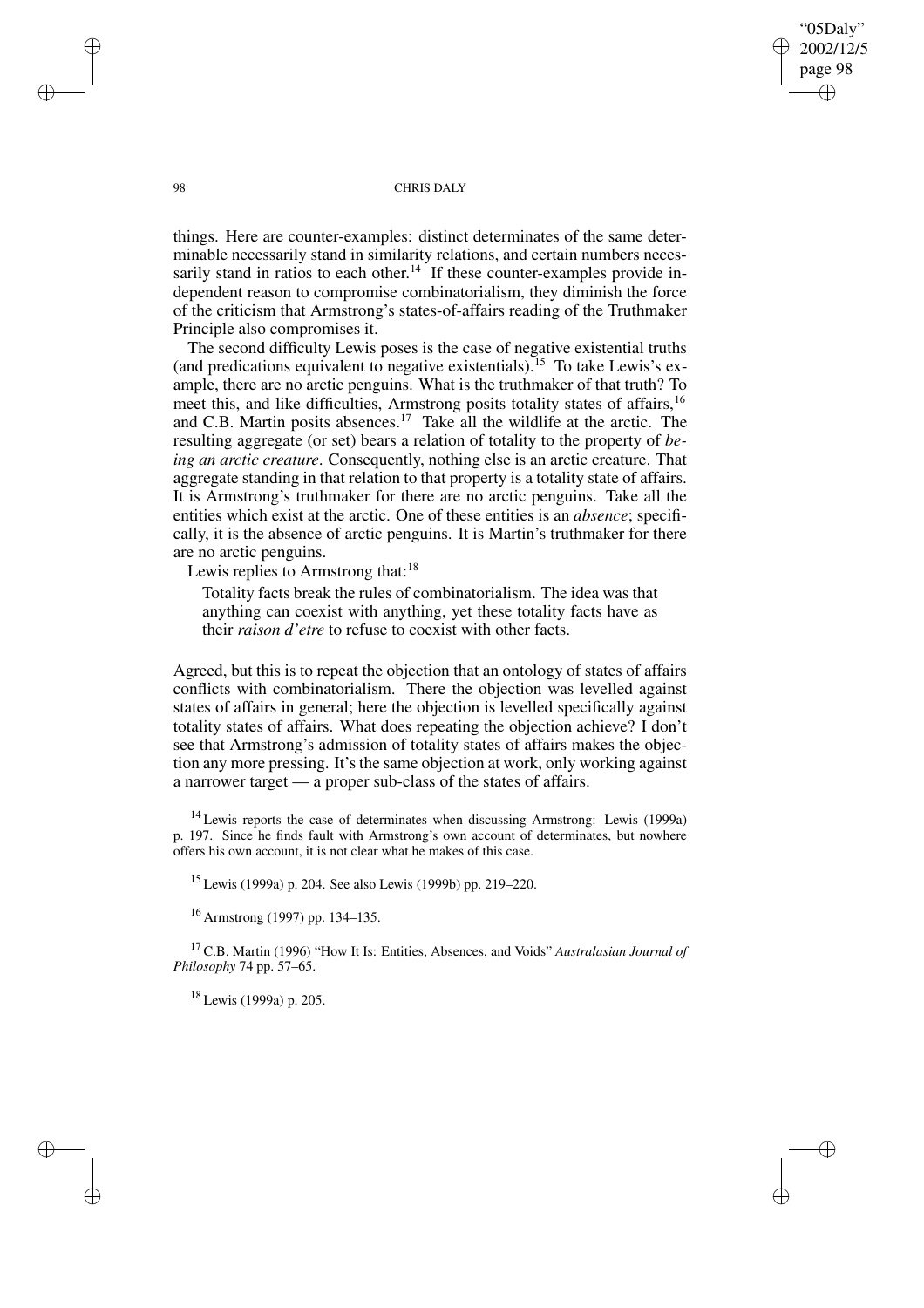Lewis writes as though the original problem is *compounded* by admitting totality states of affairs. He says that it is plain to see *how much* damage Armstrong's demand for truth-makers has done to his combinatorialism.<sup>19</sup> But it is not obvious that the relation between combinatorialism and a states of affairs ontology is one of a conflict which can vary in degree depending on which states of affairs are posited, as opposed to a relation of all-or-nothing incompatibility. Moreover, suppose that the conflict were one which admits of degree. Each first-order states of affairs violates combinatorialism, and so, presumably, each one notches the conflict up a further degree. There are, presumably, infinitely many first-order states of affairs. This pitches the conflict at an infinitely high degree. So unless positing totality states of affairs introduces a new order of infinity — which is not obviously so positing them does not intensify the conflict.

In short, it is not clear whether Lewis's criticism of totality states of affairs is anything more than an illustration of the incompatibility of combinatorialism and a states of affairs ontology. In particular, it is not clear that he shows that admitting totality states of affairs (or absences, for that matter) is an added cost to a states of affairs ontology. 20

### 3. *Josh Parsons's scepticism*

✐

✐

✐

✐

Parsons assumes a nominalist ontology containing only spatio-temporally located, concrete objects.<sup>21</sup> His scepticism about the Truthmaker Principle's role in arguing for properties has two stages. First stage: what makes it true that  $F$  applies to an individual  $a$  is exactly that  $a$  exists.  $a$  is the truthmaker of a is  $F<sup>22</sup>$ . End of story. Second stage: granted it is possible that a changes (across times or worlds), and that  $F$  does not apply to  $a$  in those changed circumstances. So although a is the truthmaker of a is F, it is not *essentially* its truthmaker. <sup>23</sup> Parsons calls truthmaker essentialism the view that if an entity E is a truthmaker of a truth T, then E is essentially a truthmaker for

 $19$  Lewis (1999a) p. 206 (my emphasis).

<sup>20</sup> Fox (1987) pp. 196–197 anticipates Lewis's discussion of the conflict between the Truthmaker Principle and combinatorialism. Unlike Lewis, Fox accepts the Principle and rejects combinatorialism.

<sup>21</sup> Parsons (1999) p. 325.

<sup>22</sup> Parsons (1999) §III.

<sup>23</sup> Parsons (1999) §IV.

"05Daly" 2002/12/5 page 99

✐

✐

✐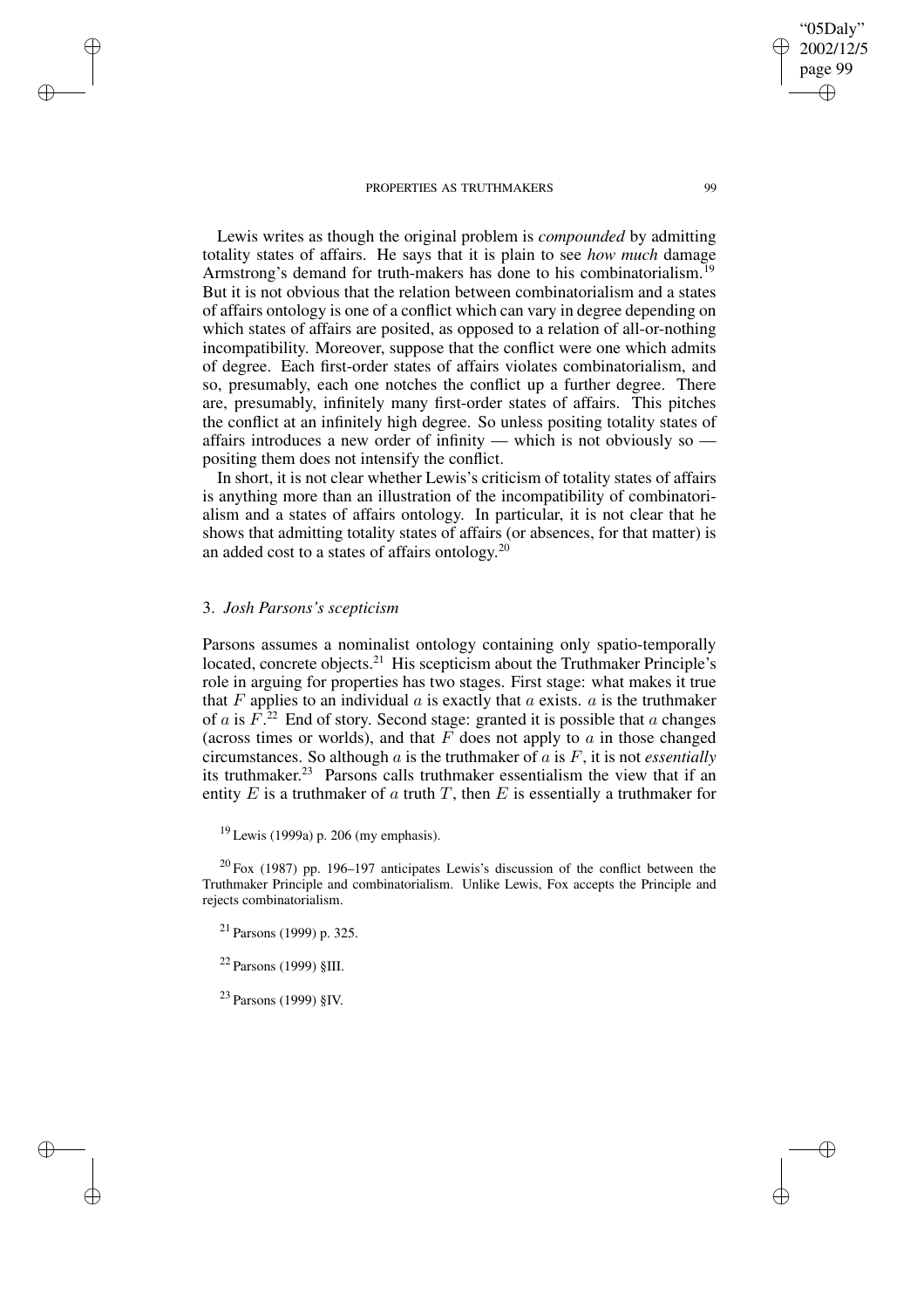✐

✐

#### 100 CHRIS DALY

T. He then tries to show that truthmaker essentialism renders the Truthmaker Principle redundant.

First comment. I'm not fully clear what Parsons takes the Truthmaker Principle to be. Because of this, I'm unsure whether he's shown that a alone is the truthmaker of the truth  $a$  is  $F$ . In some places he states the Principle as that every truth has a truthmaker, in virtue of which that truth is true.<sup>24</sup> Call this reading (A). In other places, he states the Principle as that the truth of a sentence supervenes on the qualitative nature of its truthmaker.<sup>25</sup> How is the notion of something's qualitative nature is to be understood? Parsons glosses this in terms which he admits are not obviously compatible with nominalism. He glosses an object's qualitative nature as the conjunction of all the intrinsic properties of that object.<sup>26</sup> Call this reading  $(B)$ .

One worry with (A) is that it is hard to assess, on this reading, whether the nominalist succeeds or fails. It is hard to say whether, on this reading, the truthmaker for 'a is  $F'$  is exactly the object  $a$ . (A) seems too minimal to tell us what it takes for an entity to be the truthmaker — to be the sufficient truthmaker, as Parsons aptly puts it<sup>27</sup> — for a given truth.<sup>28</sup> One worry with (B) is the following. Suppose talk of something's qualitative nature cannot be construed nominalistically. Then the nominalist is committed to denying that anything has a qualitative nature. So then it is trivially true that the truth of a sentence — of *any* true sentence — supervenes on the qualitative nature of its truthmaker. Further, any concrete object will do as its truthmaker, since for whichever object you pick, you'll get the above trivialisation.

To sum up, whether on reading  $(A)$  or  $(B)$ , it is not clear that the nominalist non-trivially provides truthmakers for truths.

Second comment. Parsons discusses only cases involving true predications to individuals. (The sentence 'the rose is red' is his paper's sole example). He doesn't discuss cases involving true predications to entities referred to by abstract singular terms or noun phrases. For example: red is a color

 $^{24}$  Parsons (1999) p. 328.

 $25$  Parsons (1999) p. 331.

 $26$  Parsons (1999) p. 326.

 $27$  Parsons (1999) p. 330.

<sup>28</sup> Bigelow, for one, would disagree with Parsons here: see John Bigelow (1988) *The Reality of Numbers: A Physicalist's Philosophy of Mathematics* (Oxford: Oxford University Press) p. 129.

✐

✐

✐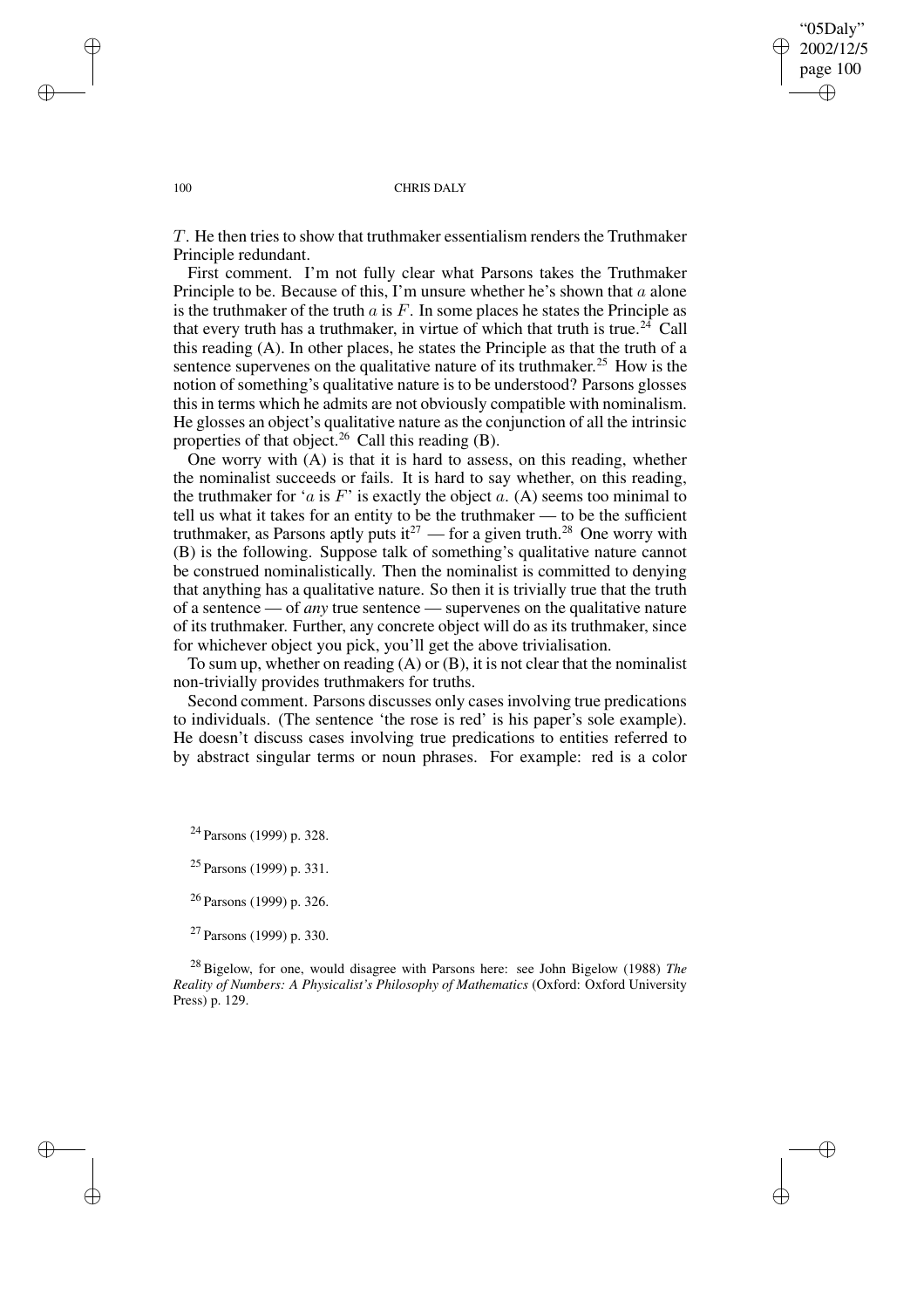✐

✐

✐

✐

and redness resembles orangeness more than it resembles blueness.<sup>29</sup> Take the first example. Consider all the red objects. Each of these objects is also coloured. Perhaps any such object makes true 'red is a color'. This, however, faces a variant of an objection due to Frank Jackson.<sup>30</sup> Each red object is also extended. But it does not follow that any such object makes true 'red(ness) is an extension'. Since the mentioned sentence is not true, *a fortiori* nothing makes it true. The nominalist needs to provide some account of this asymmetry between colour and extension. Don't just say 'red is a colour' is true and red(ness) is extended is false. Since Parsons's nominalist accepts the Truthmaker Principle, that is just the asymmetry which needs to be explained in terms of his ontology of concrete objects. The problem is to see how it can be done.

Positing properties provides more resources to account for the asymmetry. Some philosophers, however, think that by positing properties to account for the above cases either we have to admit such properties as *being red*, *being orange*, *being blue*, and the like, or — in company with the nominalist must paraphrase away apparent reference to these putative properties.<sup>31</sup>

Not so. Another option is that the property theorist does not paraphrase the sentences in question, but provides truthmakers for them, where these truthmakers need not include as a constituent the property *being red* although they have other properties as constituents. For instance, suppose that, as in Mellor's own theory of properties,<sup>32</sup> there is no property of *being red*, but there is a disjunction of properties  $F, G, H, \dots$  the possession of any of which by an object is sufficient for the predicate is red to apply to that object. Suppose too that there is no property of *being a colour*, but there is a disjunction of second-order properties (properties of properties)  $M$ ,  $P$ , Q, ... such that the possession of any of which by a (first-order) property is sufficient to make the predicate is a colour apply to that property. Given

<sup>29</sup> D.M. Armstrong (1978) *Universals and Scientific Realism volume 1: Nominalism and Realism* (Cambridge: Cambridge University Press) chapter 6, and (1980) "Against 'Ostrich Nominalism': A Reply to Michael Devitt" *Pacific Philosophical Quarterly* 61 at §2.

<sup>30</sup> Frank Jackson (1977) "Statements about Universals" *Mind* 86 pp. 427–429.

<sup>31</sup> See Laurence Goldstein (1983) "Scientific Scotism — The Emperor's New Trousers or Has Armstrong Made Some Real Strides?" *Australasian Journal of Philosophy* 61 pp. 40–57 at p. 46, and David Lewis (1999c) "New Work for a Theory of Universals" in his *Papers in Metaphysics and Epistemology* (Cambridge: Cambridge University Press) pp. 8–55 at pp. 16–17. Note, however, that Goldstein and Lewis were writing before the notion of a truthmaker was introduced into the philosophical marketplace.

<sup>32</sup> D.H. Mellor (1997) "Properties and Predicates" in Mellor and Oliver (1997) pp. 255– 267. Mellor's denial that there is a property of *being red* is found at pp. 265–266.

"05Daly" 2002/12/5 page 101

✐

✐

✐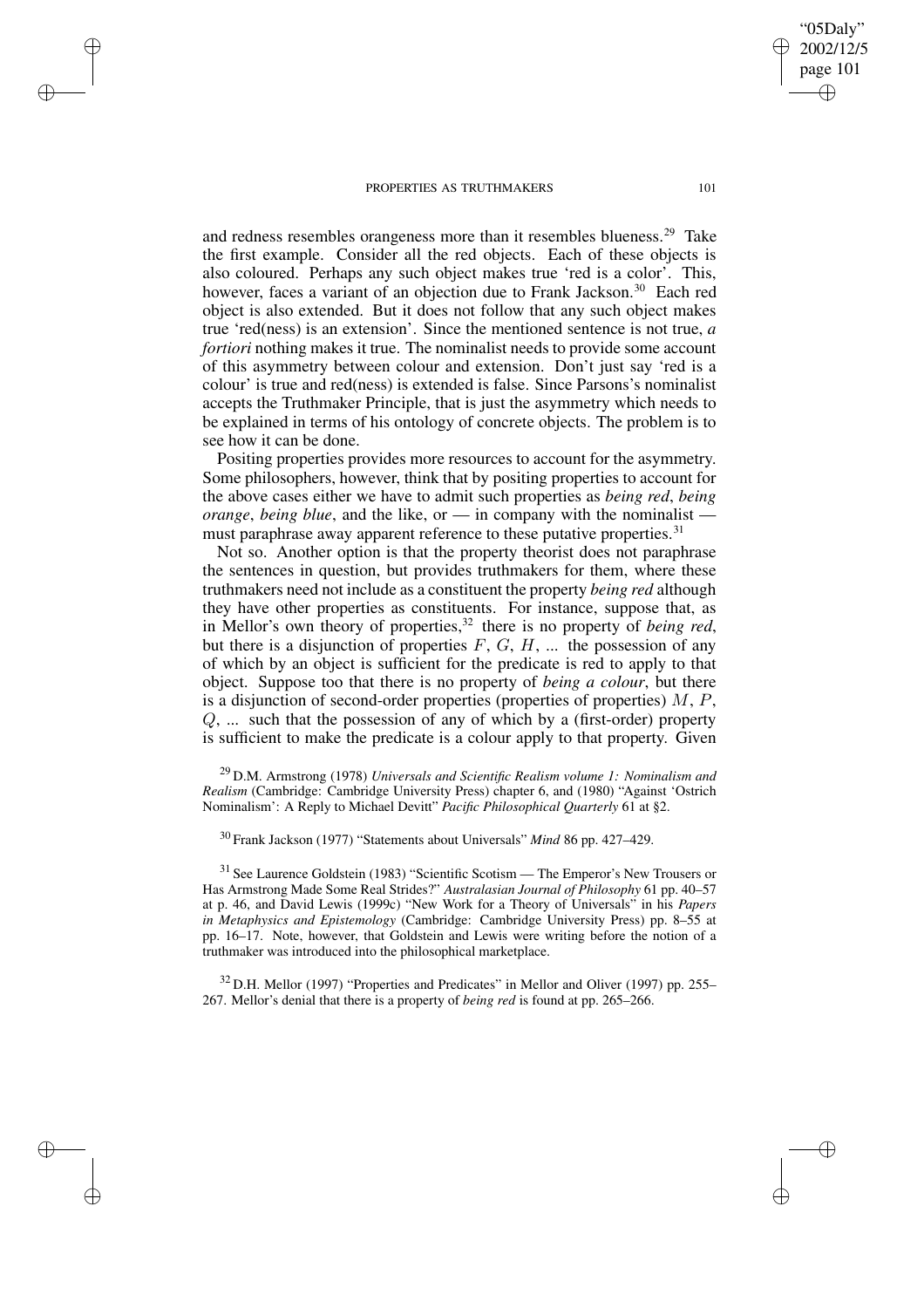"05Daly" 2002/12/5 page 102 ✐ ✐

✐

✐

#### 102 CHRIS DALY

these suppositions, 'red is a color' would be made true by (for instance)  $F$ 's having M, although there are no properties *being red* or *being a colour*. The device of paraphrase never features in this account.

To sum up: even if both stages of Parsons's argument are successful, there remains untouched a truthmaker argument for properties: namely, an argument from true subject-predicate sentences, whose subject terms are abstract singular terms. Further, the property theorist can supply properties as truthmakers for such sentences, without taking each of their component abstract singular terms to refer to a property.

# 4. *Truthmakers and Phenomenalism*

If we admit properties, there is then the question of which ones we admit. In this section I consider how admitting dispositional properties would meet a truthmaker argument against phenomenalism.

Phenomenalists seek to analyse statements about physical objects in terms both of categorical and counterfactual statements about sense-impressions. As reported by Armstrong, C.B. Martin complained that phenomenalists failed to provide truthmakers for these counterfactuals.<sup>33</sup> Now the phenomenalist claims that sense-impressions are truthmakers for true categorical statements about sense-impressions. Likewise, to meet Martin's requirement, the truthmakers for true counterfactuals about sense-impressions could be taken to be dispositions to produce sense-impressions.

Armstrong thinks a solution of this sort is somewhat *ad hoc*. <sup>34</sup> I say: *tu quoque*. It is no more *ad hoc* than positing totality states of affairs (or absences) to provide truthmakers for negative existential truths. Further, Armstrong is ill-advised to make this charge. Commonsense freely posits dispositions as (constituents of) truthmakers, and Armstrong and Martin agree on the legitimacy of this practice. Moreover, they would surely agree that objects have dispositions to produce sense-impressions (in suitable observers under suitable conditions). It is just that they presumably also think that these dispositions are dispositions of objects whose physical natures cannot be analysed in phenomenalistic terms. But, of course, that further claim is the point at issue. Armstrong and Martin take the Truthmaker Principle to

✐

✐

✐

<sup>&</sup>lt;sup>33</sup> D.M. Armstrong (1989); C.B. Martin, "Counterfactuals, Causality, and Conditionals" in John Heil (ed.) *Mind, Cause, and Reality* (Dordrecht: Kluwer Academic Publishers) at pp. 8–9.

<sup>34</sup> Armstrong (1989) p. 10.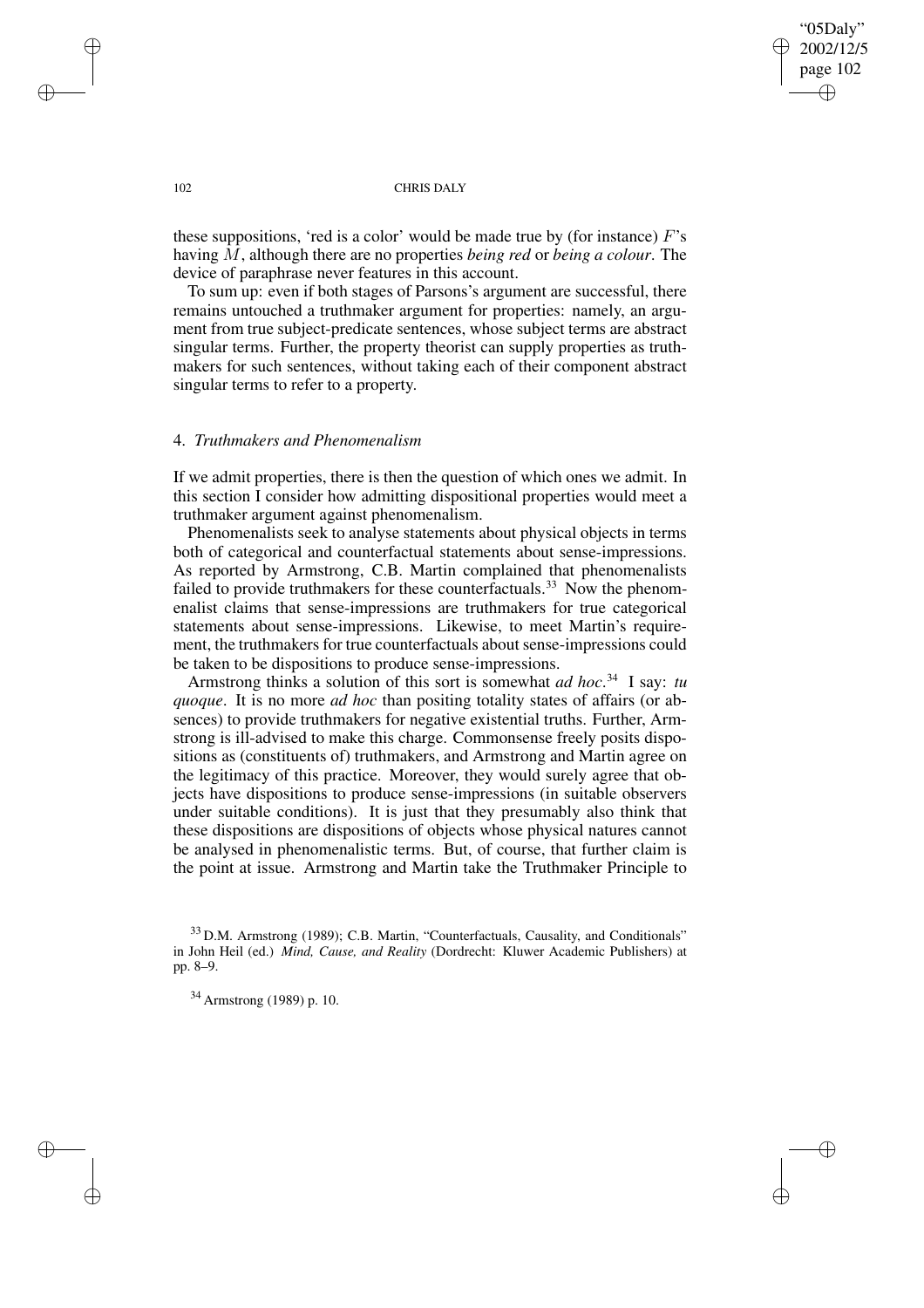✐

✐

✐

✐

be an argument for that claim. So they cannot use that claim here as a reason to reject the suggested phenomenalist account of the truthmakers of the requisite counterfactuals.

Again, it might be objected that the phenomenalist cannot characterise the notions of a suitable observer or of suitable conditions in phenomenalistic terms. Fine! But that is a special case of the well-known general objection that phenomenalistic analyses of physical object sentences either fail material adequacy or are illicitly circular because they import unanalysed physical object concepts. The Truthmaker Principle, however, plays no essential role in that objection, and so the Principle goes by the board.

Returning to the phenomenalist's suggested account, it might be argued that dispositions require categorical bases, $35$  and that the account does not meet this requirement. Now the original objection to phenomenalism relied solely on the Truthmaker Principle, and claimed that phenomenalists fail to provide truthmakers for the relevant counterfactuals. So this reply has to concede that the phenomenalist can provide truthmakers for the relevant counterfactuals — which was the issue at hand — even if it objects that he doesn't provide truthmakers of a certain prescribed type. Whether or not that objection is correct is an issue on which the Truthmaker Principle is silent. (And, as some have argued, the claim that dispositions require categorical bases is itself highly disputable).<sup>36</sup>

Is the phenomenalist's suggested account guilty of trivialisation? For Lewis, the Truthmaker Principle would be trivialised if just any old condition that things satisfy would do as a truthmaker.<sup>37</sup> To avoid trivialisation, Lewis favours ontologies with an elite class of perfectly natural properties and relations. The phenomenalist could happily oblige, only his perfectly natural properties and relations would all be phenomenal ones. For him, no worlds match in their distribution of sense-impressions and dispositions to have sense-impressions, but differ with respect to the truth-value of any statement. Those are truthmakers enough: no need for ontologically fundamental physical properties. To conclude: there is no truthmaker argument against phenomenalism.

<sup>36</sup> Michael Tooley (1972) "Armstrong's Proof of the Realist Account of Dispositional Properties" *Australasian Journal of Philosophy* 50 pp. 283–287, and D.H. Mellor (1974) "In Defence of Dispositions" *The Philosophical Review* 83 pp. 157–187.

<sup>37</sup> Lewis (1999a) pp. 206–207.

"05Daly" 2002/12/5 page 103

✐

✐

✐

<sup>35</sup> D.M. Armstrong (1968) *A Materialist Theory of the Mind* (Cambridge: Cambridge University Press) chapter 6 §6, and *Belief, Truth, and Knowledge* (London: Routledge and Kegan Paul) chapter  $2 \text{ } \$2$ .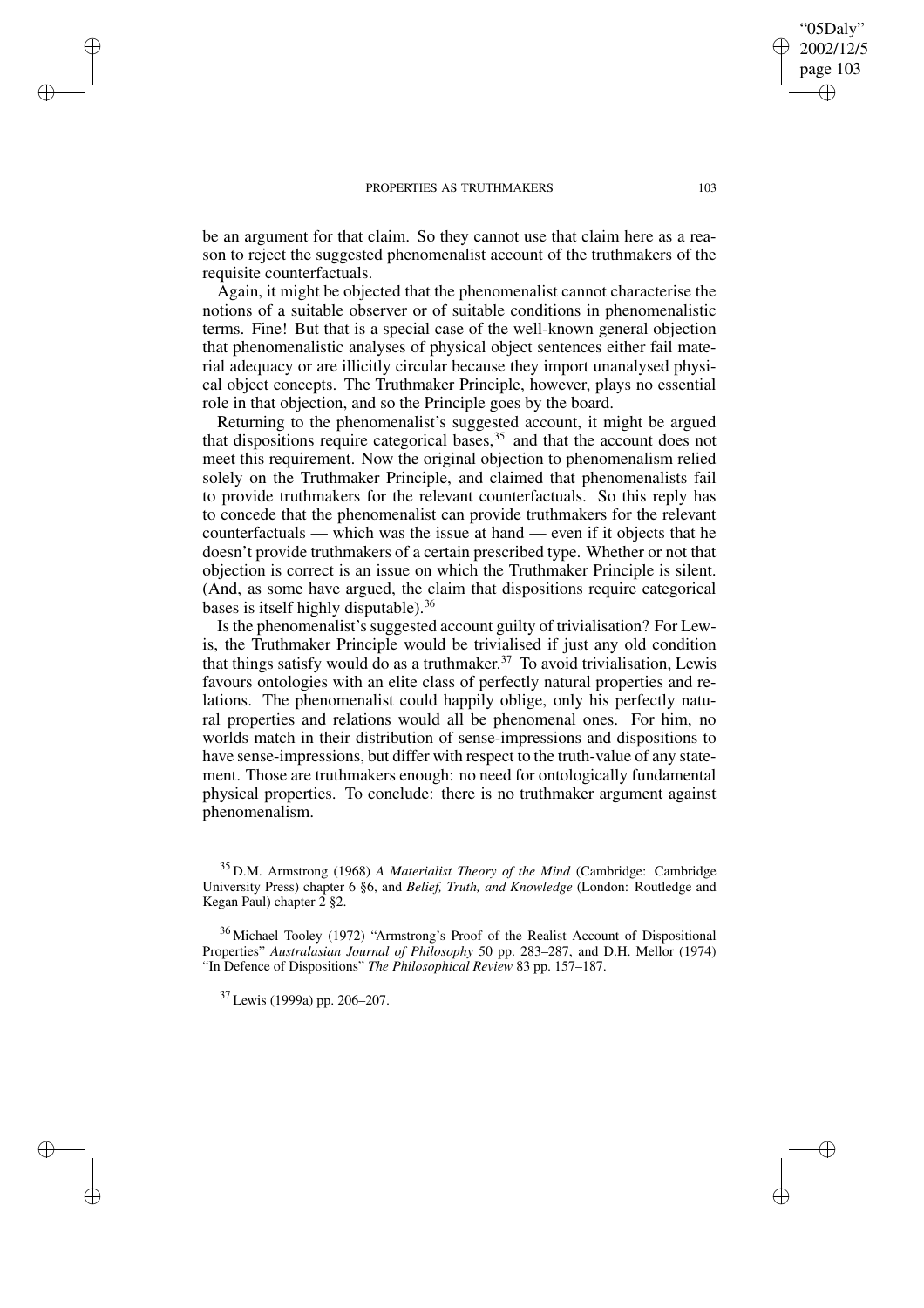"05Daly" 2002/12/5 page 104 ✐ ✐

✐

✐

104 CHRIS DALY

# 5. *Truthmakers and Behaviourism*

John Bigelow distinguishes between what he calls the Strong and Weak Truthmaker Principles. The Strong Truthmaker Principle — the one as more fully formulated in  $\S1$  — says that, for every truth, there is a truthmaker. The Weak Truthmaker Principle says that there could be no difference in what is true unless there were a difference in what exists.<sup>38</sup> The Strong Principle entails the Weak Principle, but not conversely. Bigelow — followed by David Lewis — rejects the Strong but accepts the Weak Truthmaker Principle.<sup>39</sup>

In §2 I argued that Lewis's reasons for rejecting the Strong Truthmaker Principle were bad ones. But there may be other reasons to reject it in favour of the Weak Principle. Let's leave the choice between the Weak and Strong Truthmaker Principles unmade. In this section, first, I will re-assess whether the Truthmaker Principle — Weak or Strong — provides an objection to behaviourism.<sup>40</sup> Second, I will argue that the Weak Truthmaker Principle should be strengthened in a certain respect.

Armstrong reports that Martin also used the Truthmaker Principle against Ryle's (alleged) behaviourism.<sup>41</sup> Martin took Ryle to be analysing sentences about people's mental states in terms of sentences about those people's behaviour and about their dispositions to behave. People's dispositions to behave were expressed by Ryle in counterfactual sentences. Martin protested that Ryle did not say what the truthmakers for these counterfactuals were.

In Ryle's defence, this charge is either false or rests on a misunderstanding. False because Ryle can be read as admitting truthmakers as when he writes that:<sup>42</sup>

Dispositional statements ... [have] jobs [which] are intimately connected with narratives of incidents, for, if they are true, they are

<sup>38</sup> Bigelow (1988) pp. 132–133, 158–159. The Weak Truthmaker Principle resembles Frank Jackson's thesis of the supervenience of predication: that if A and B are non-identical individuals, and a predicate F is true of A but not B, then A and B must differ in some further way. See Frank Jackson (1981) "On Property Identity" *Philosophia* 11 at p. 294.

<sup>39</sup> Lewis (1999a) pp. 206–208.

<sup>40</sup> Parsons (1999) p. 325 honours this objection as the canonical use of the truthmaker argument.

<sup>41</sup> D.M. Armstrong (1993) "Reply to Martin" in John Bacon, Keith Campbell, and Lloyd Reinhardt (eds.) *Ontology, Causality, and Mind: Essays in Honour of D.M. Armstrong* (Cambridge: Cambridge University Press) at pp. 186–187.

<sup>42</sup> Gilbert Ryle (1949) *The Concept of Mind* (London: Hutchinson Press) at p. 120.

✐

✐

✐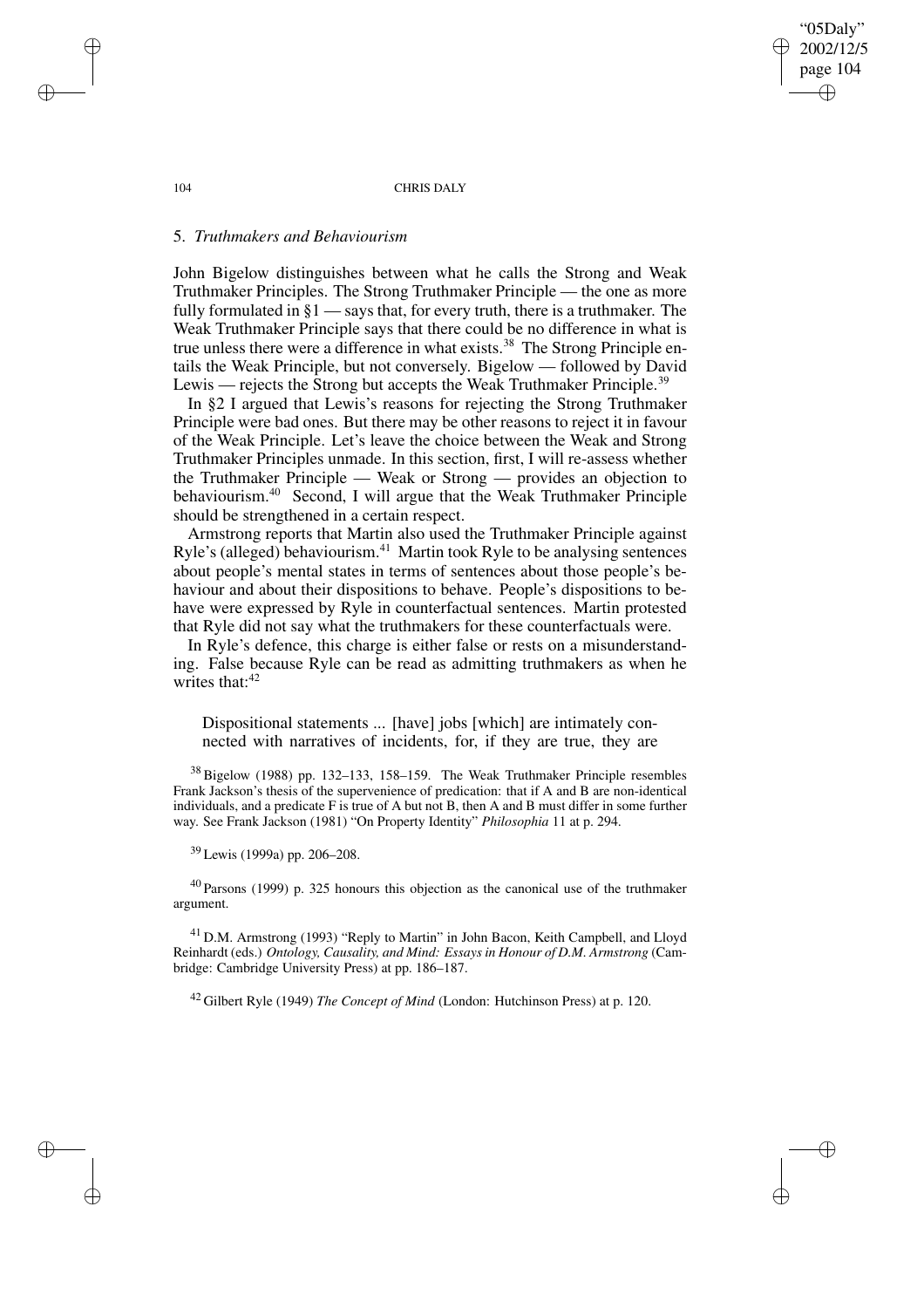## satisfied by narrative incidents.

✐

✐

✐

✐

If these incidents do not suffice, then, like the phenomenalist of the previous section, the behaviourist could introduce dispositional properties as truthmakers for the requisite counterfactuals. I speculate that Ryle's nominalist scruples prevented him from taking this route. Nevertheless, behaviourism and nominalism are logically independent theses, and behaviourism itself is consistent with the admission of dispositional properties.<sup>43</sup>

The other line of defence is to say that Martin's charge rests on a misunderstanding. Central to Ryle's account of counterfactuals is that they are what he calls inference tickets: if you accept a given counterfactual, then, accepting the counterfactual's antecedent entitles you to go on and accept its consequent.<sup>44</sup> It is then open for Ryle to claim — as others certainly have that counterfactuals do not have truth-values.<sup>45</sup> Consequently, the question of what the truthmakers are of true counterfactuals would not arise. There are no such counterfactuals.

Now it seems that a defender of the Truthmaker Principle, whether in its strong or weak form, should not have to enter into this controversy and take sides against the view that counterfactuals lack truth-values. After all, it is consistent to believe the Truthmaker Principle, whether in its strong or weak form, and believe that counterfactual sentences lack truth-values.

<sup>44</sup> Ryle (1949) chapter 5. "Dispositional statements about particular things and persons ... are inference-tickets, which license us to predict, retrodict, explain, and modify these actions, reactions, and states" (p. 119); "To say that something can be the case [entails] only that there is no license to infer from something else, specified or unspecified, to its not being the case." (p. 122).

<sup>45</sup> See, for instance, J.L. Mackie (1973) *Truth, Probability, and Paradox* (Oxford: Oxford University) chapter 3 §7, and Dorothy Edgington (1993) "Do Conditionals Have Truth-Conditions?" in R.I.G. Hughes (ed.) *A Philosophical Companion to First-Order Logic* (Indianapolis, Indiana: Hackett Press) pp. 28–49.

"05Daly" 2002/12/5 page 105

✐

✐

✐

<sup>&</sup>lt;sup>43</sup> Parsons (1999) p. 326 charges Ryle with failing to honour the thesis that dispositional properties supervene on purely qualitative ones. He continues by saying that 'Qualitative' is here used by contrast with 'dispositional', but it is equally intended to cover something of what is meant by 'intrinsic'. This is puzzling. The dispositional/non-dispositional distinction is orthogonal to the qualitative/non-qualitative distinction. For instance, *being-disposed-tobreak-when-(suitably)-struck* is a purely qualitative disposition. Arguably, the former distinction is also orthogonal to the intrinsic/extrinsic: for reasons, see Paul Teller (1987) "Space-Time as a Physical Quantity" in Robert Kargon and Peter Achinstein (eds.) *Kelvin's Baltimore Lectures and Modern Theoretical Physics: Historical and Philosophical Perspectives* (Cambridge, Mass.; London, England: The MIT Press) pp. 425–448 at pp. 439–441.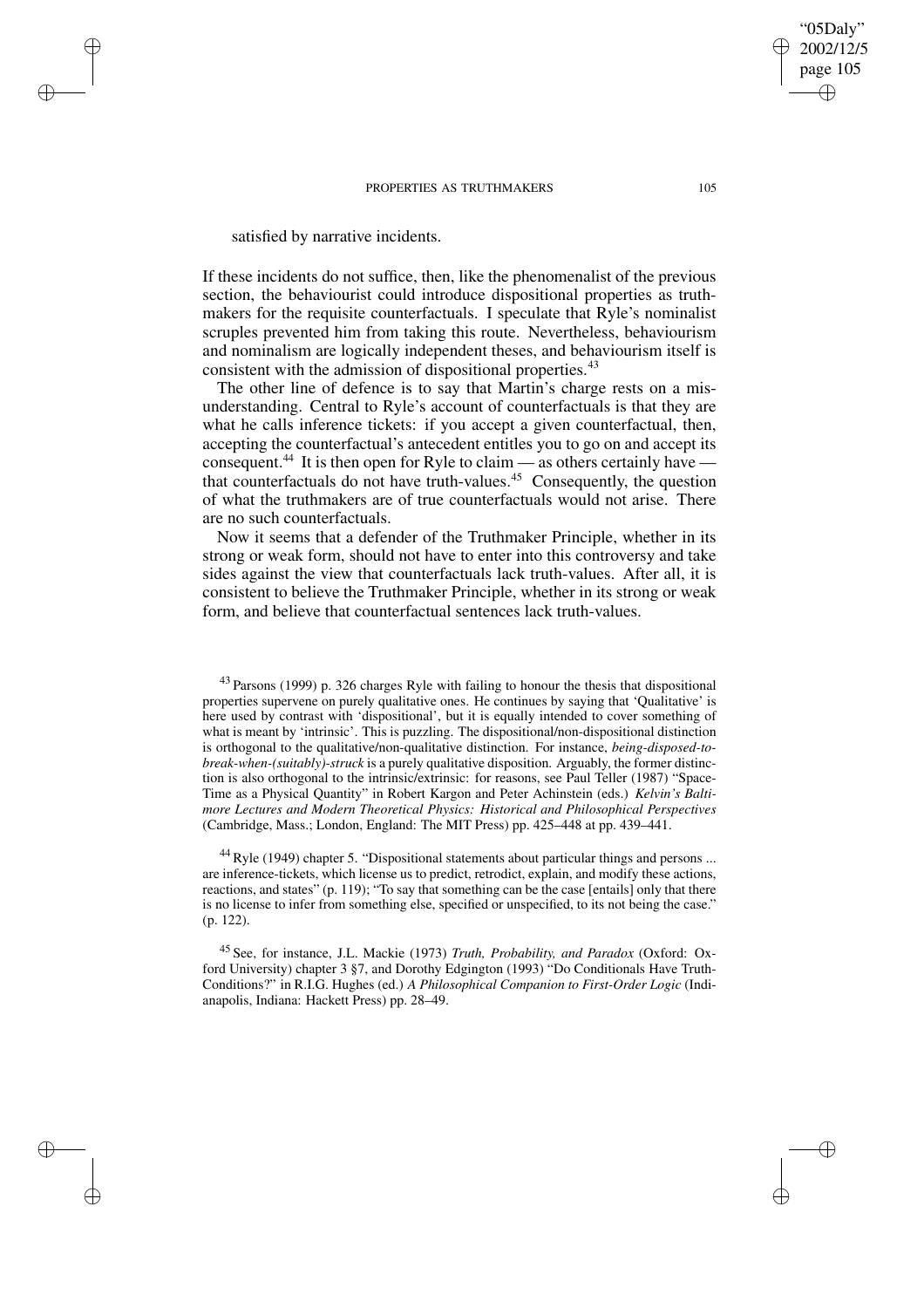"05Daly" 2002/12/5 page 106 ✐ ✐

✐

✐

#### 106 CHRIS DALY

Suppose that Ryle took the view that counterfactuals lacked truth-values. Then Martin could not fairly charge him with failing to say what the truthmakers of counterfactuals are. But perhaps he could fairly charge Ryle with a more general failure to say what the ontological grounds of counterfactuals are: a failure to say what it is about the world that makes a counterfactual either true, if it can be true, or warrantedly assentable to, if it is warrantedly assentable to.

In general, consider a class  $C$  of sentences none of which are true or false, but each of which is either warrantedly assentable or not warrantedly assentable. Although we cannot ask for the truthmakers of any of these sentences, it seems in the spirit of the Truthmaker Principle to ask what it is about the world that makes the warrantedly assentable sentences in C warrantedly assentable. Accordingly, I suggest strengthening the Weak Truthmaker Principle as follows: truth and warranted assent supervene on being: there could be no difference in what is true or in what is warrantedly assentable unless there were a difference in what exists. More fully, there could not be two worlds,  $w_1$  and  $w_2$ , such that a sentence S was warrantedly assentable at  $w_1$  but not at  $w_2$ , unless there were a difference in what exists as between  $w_1$  and  $w_2$ .

Three points. First, we can extend the scope of the Principle beyond the cases of truth and warranted assent to other cases, if there are any. <sup>46</sup> For instance, suppose that there are Kantian imperatives or Harean prescriptions which objectively govern our behaviour. Imperatives and prescriptions neither have truth-values nor mandate degrees of warranted assent (or so Kant and Hare thought). Yet, on the present supposition, certain imperatives and prescriptions are objectively binding. It is in the spirit of the Truthmaker Principle to say that these imperatives have an ontological ground: there could not be a difference in what is objectively binding on us without a difference in what exists. So, under the present supposition, we might modify the Principle as follows: there could not be a difference in what is true or can be warrantedly assented to or is objectively binding unless there were a difference in what exists.

Second, by extending the scope of the Principle to classes of sentences other than the class of true sentences, perhaps the Principle is better called the Grounding Principle. The suggested modification not only enables a defender of the Principle to remain neutral on the correct interpretation of any disputed class of sentences — any class whose interpretation is disputed by an anti-realist or quasi-realist. Whatever the (correct or merely apparent) interpretation of any of these classes, the Grounding Principle articulates the

✐

✐

✐

<sup>&</sup>lt;sup>46</sup> But maybe the only cases are those involving truth: I have in mind David Lewis's view that all meaningful sentences express truth-apt propositions. See David Lewis (1970) General Semantics *Synthese* 22 pp. 18–67.